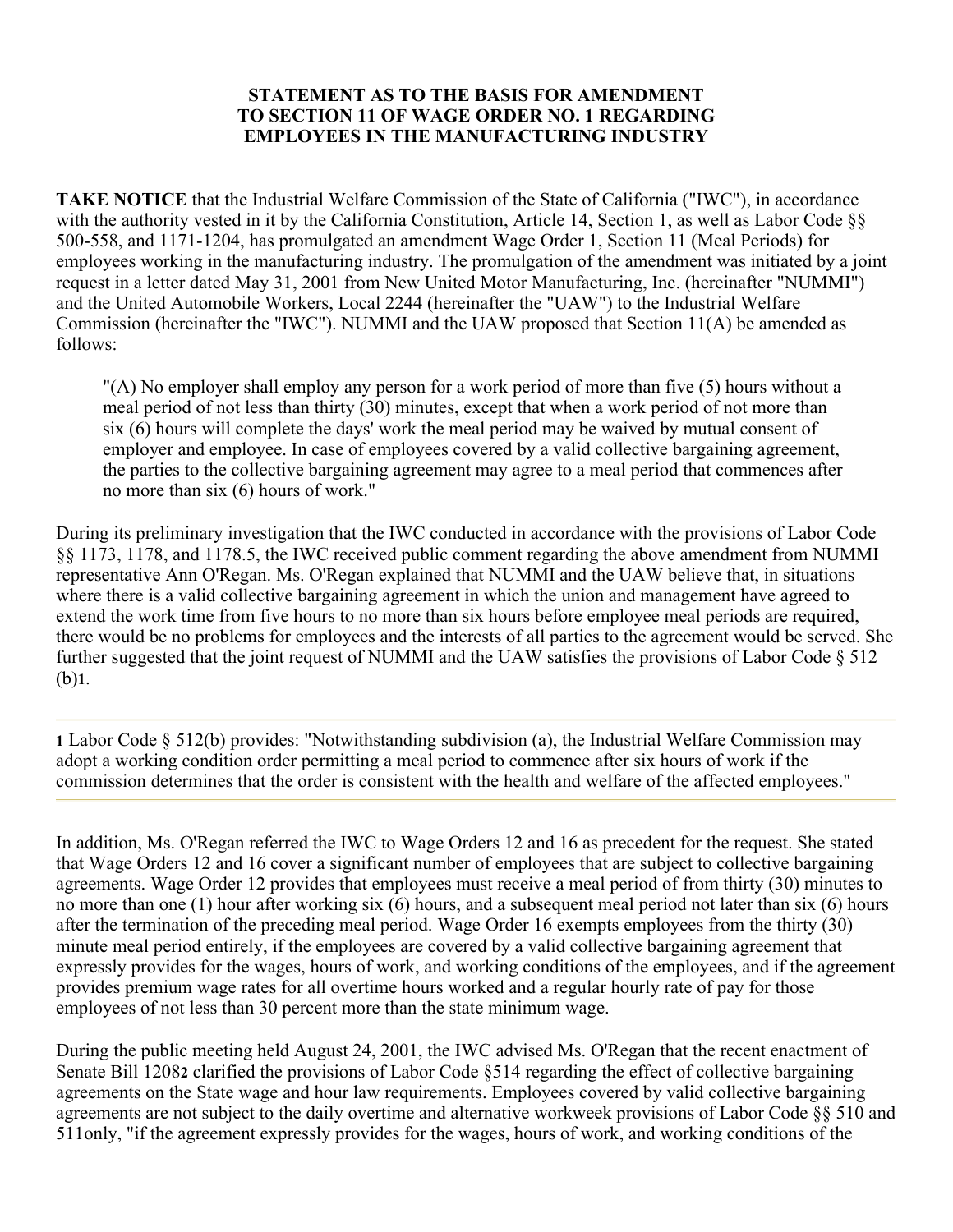employees, and if the agreement provides premium wage rates for all overtime hours worked and a regular hourly rate of pay for those employees of not less than 30 percent more than the state minimum wage." Thus, employees and employers covered by valid collective bargaining agreements must still comply with the meal period and other working conditions requirements of the Labor Code and the IWC's wage orders. The IWC advised Ms. O'Regan that, in order to convene a wage board, it would need more evidence from employees. IWC Chair Bill Dombrowski stated . . . "I mean, what we're saying is we need more evidence from employees that they are being harmed by this [meal period] provision. And we haven't seen that yet."

**2** Stats 2001, Ch. 148

At the public hearing held October 29, 2001, Ms. O'Regan appeared with UAW attorney Jonathan Weissglass. Mr. Weissglass advised the IWC that the UAW fully joined in NUMMI's request to amend Section 11 of Wage Order 1. The IWC thereafter held a public hearing on the proposed amendment to Section 11. Ms. O'Regan and a representative of the UAW appeared at the hearing and testified. The IWC did not receive any information or testimony from employees and employers in other types of non-automobile businesses in the manufacturing industry. However, the IWC received letters for NUMMI employees who stated that they currently take their meal period after working five (5) hours and fifteen (15) minutes, and would prefer not to be required to take their meal period after no more than five (5) hours. One employee also stated: "The current schedule is better for team members because it breaks up our schedule into 2½ hour work periods, which coincides with our change in work rotation."

Following the investigation, and as part of its continuing duties to ascertain the wages, hours, and conditions of labor and employment of employees in the State, the IWC determined that the current meal period provisions in Wage Order 1 may be prejudicial to the health, safety, and welfare of such employees. The IWC therefore decided to convene a wage board and selected an equal number of employee and employer representatives, and a non-voting chairperson, to consider whether Section 11, Meal Periods, should be amended. The IWC asked the wage board to report its recommendation as to whether Section 11, Meal Periods should be amended for employees covered by Wage Order 1 generally, or for employees of automobile manufacturers specifically, so that they may take their thirty (30) minute meal period after working no more than six (6), rather than five (5), hours.

The wage board met on March 5, 2002. During the meeting, an employee representative said the UAW has had a collective bargaining agreement in place for 18 years that covers the timing of meal periods and employees are happy with the present arrangement. Another employee representative added that other manufacturing unions support the change as long as employees and management agree. An employer representative proposed that the amendment to Section 11 apply broadly to all occupations covered by Wage Order 1-2001. His only concern was the possibility that workers could take meals after five and a half hours and then be required to work a double shift. However, an employee representative stated that he was not aware of any complaints or problems regarding multiple shifts, and noted that the UAW negotiates three-year contracts in a totally democratic process so employees have a voice in these issues. In addition, he stated that the UAW does not condone double shifts for anyone; the collective bargaining agreement provides for breaks and overtime. In terms of general industry practice, he said, most manufacturers consider two shifts unsafe, and believe that they should be used only in emergency situations. Another employee representative stated that the unions he represents have no problems with multiple shifts. He emphasized the proposed language applies only to employees working under collective bargaining agreements.

The general consensus of the employer and employee representatives on the wage board was that the proposed amendment should apply generally to all workers covered by Wage Order 1-2001. An employer representative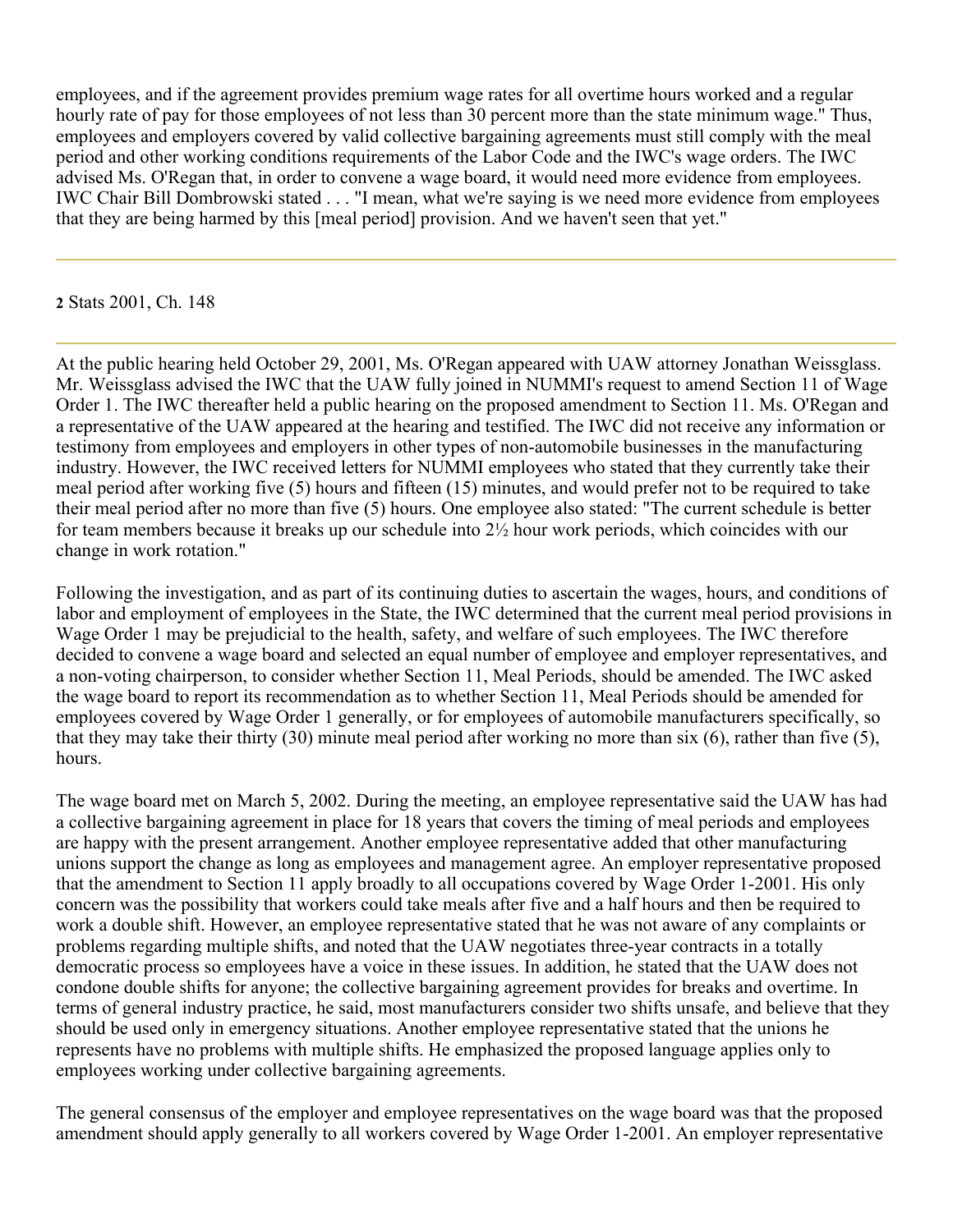pointed out there that was no dissent from anyone during the public notice and comment period. The wage board thereafter voted unanimously to adopt the proposed modification to Section 11, and unanimously agreed to recommend that the IWC send out a proposed regulation for public comment that contains the bold and italicized language set forth above.

Labor Code § 1178.5(c) provides that "proposed regulations shall include any recommendation of a wage board which received the support of at least two-thirds of the members of the wage board." Thus at its public meeting held March 11, 2002, the IWC voted to include the above language in a proposed amendment to Section 11 of Wage Order 1, and send out notices for hearings to receive public comment.

The IWC held public hearings in San Francisco on April 10, in San Diego on April 12, and in Los Angeles on April 15. No one appeared in either San Francisco or San Diego to comment on the proposed amendment. In Los Angeles, only one person, a representative of the United Food and Commercial Workers Union, Local 324 and the Graphic Communications Union, District Council Number 2, appeared to testify. He raised four issues: 1) that the proposed amendment would result in unions being pressed into waiving their members' rights to a meal period after five hours in order to have a collective bargaining agreement; 2) that other industries would seek the same type of partial exemption; 3) that six hours is too long a period of time within which to have an employee go without a meal; and 4) that it maybe unlawful in light of the U.S. Supreme Court's opinion in Livadas v. Bradshaw (1994) 512 U.S. 107. He also suggested that the better solution would be to amend Section 17, Exemptions, of Wage Order 1, as well as the exemption sections of all the wage orders.

The IWC has considered the issues raised at the last public hearing on the proposed amendment. With regard to the first and third issues, the IWC notes that the wage board unanimously determined that a meal period beginning after six hours of work is consistent with the health and welfare of employees covered by Wage Order 1. (See Labor Code § 512(b).) Labor Code § 1182(a) mandates that, where at least two-thirds of the wage board recommends proposed regulations, the IWC "shall adopt such proposed regulations, unless it finds there is no substantial evidence to support such regulations." The IWC has reviewed the administrative record regarding the proposed amendment to Section 11 and cannot find that there is no substantial evidence to support it. The IWC also notes that, if other industries or occupational groups seek a similar amendment to the meal period provisions, they will have to go through the same regulatory process as here, and the IWC will have to find that such an amendment is consistent with the health and welfare of the employees in those industries and occupational groups. Moreover, the IWC does not believe that the amendment is unlawful because unionrepresented employees covered by Wage Order 1 will have the full protection of Labor Code § 512, absent any agreement for something different. (See Livadas v. Bradshaw 512 U.S. at 131-132.)

Finally, even if the IWC could amend Section 17 of Wage Order 1 at this point in time**3**, it is not inclined to do so. The exemptions section of the IWC's wage orders allows the Division of Labor Standards Enforcement, after an investigation and finding that enforcement would not materially affect the welfare or comfort of employees, and would work an undue hardship on the employer, to exempt the employer and employees from the requirements of certain sections of the IWC's wage orders. During the process of promulgating wage orders to implement the "Eight-Hour-Day Restoration and Workplace Flexibility Act," Stats. 1999, ch. 134 (commonly referred to as "A.B. 60"), the IWC received testimony and correspondence regarding the lack of employer compliance with the meal period provisions of its wage orders. After considering this testimony and correspondence, and in light of the mandatory provisions of Labor Code § 512, the IWC decided to remove Meal Periods from the list of sections that can be exempt from enforcement. The IWC also included language that requires an employer to pay an employee one additional hour of pay at the employee's regular rate of pay for each work day that a meal period is not provided, and prohibited an employer from counting the additional hour of pay as "hours worked" for purposes of calculating overtime pay. The IWC has received no testimony, correspondence, or other information that would support changing these decisions.

The IWC received no compelling evidence, and concluded there was no authority at this time, to warrant making any other change in the provisions of this Section.